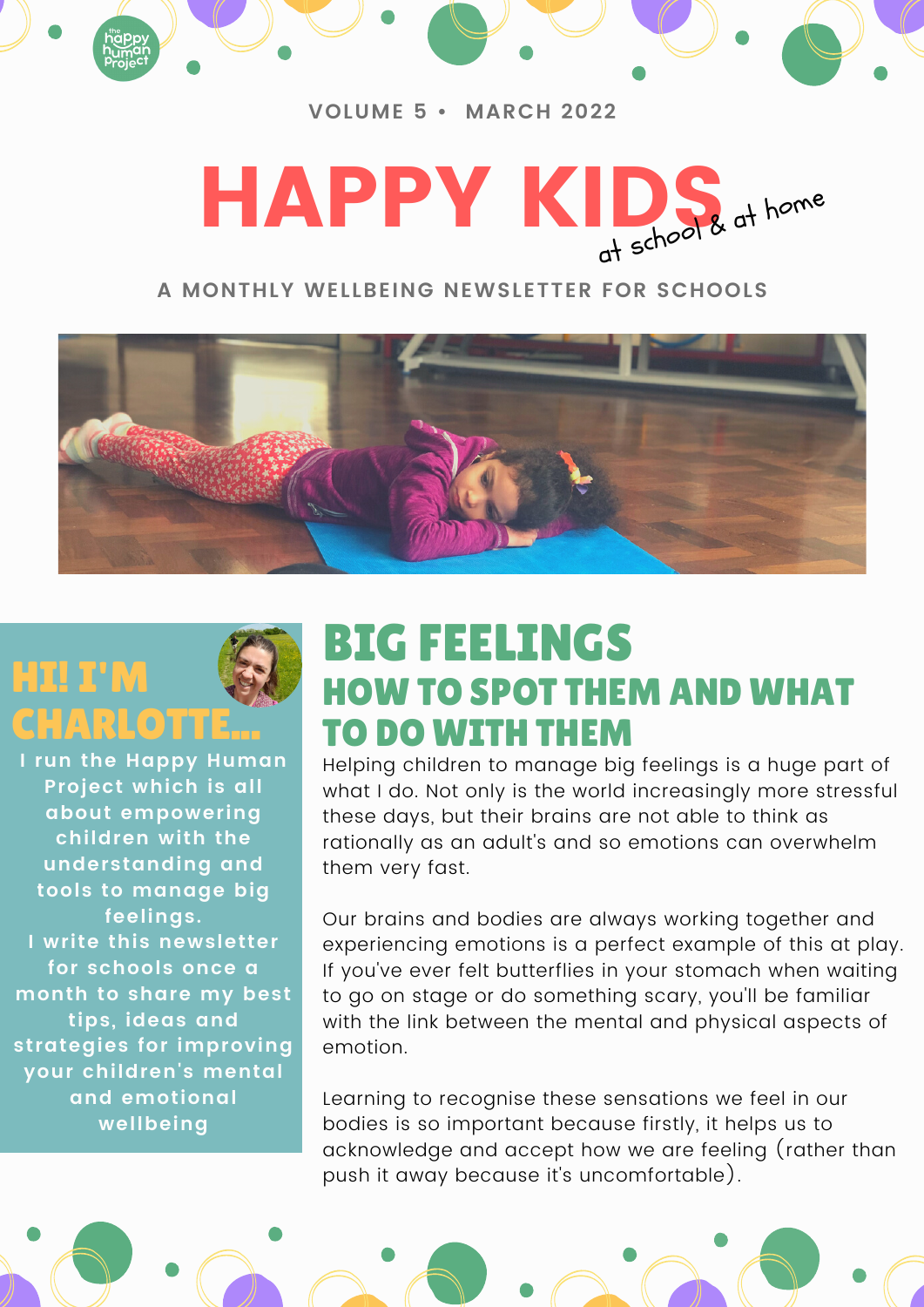Secondly, it helps us to then choose better thoughts, selfregulate or seek help. It's very hard to solve a problem if you aren't even aware of it in the first place!

I wanted to share a quick 3-step check in that you can do yourself, and with children to begin to increase your awareness of your emotional state rather than becoming overwhelmed with a feeling, totally out of the blue.

This is a strategy that you can do at any time and anywhere. It's not something you should only use during tough times. I try to take 30 seconds of silence and stillness before I start teaching to do this and whilst I often find that I am feeling fine, just having the chance to stop and become fully aware of my body, thoughts and feelings is the perfect reset I need,

### 1.Notice the physical sensations in your body

You could do this in the form of a body scan, starting at your head and moving your focus down through your body. Or, if you have some fairly obvious sensations in a particular part of your body (i.e. butterflies in your stomach, clenched fists, tense shoulders etc), then just focus on those. Notice how the sensations move, how warm or cold they are, what shape they are and perhaps even what colour they would be if you could see them. This part of the process isn't about doing anything about the sensations or feelings, but just watching and noticing them.

With children, a fun way to explore these sensations is to get them to create them either with playdough or by drawing them. Make it a fun activity to increase their engagement with you in it.

Here are two ideas I used recently with a group of children who started by mapping out emotions on a partner's body and then drew them on a piece of paper.